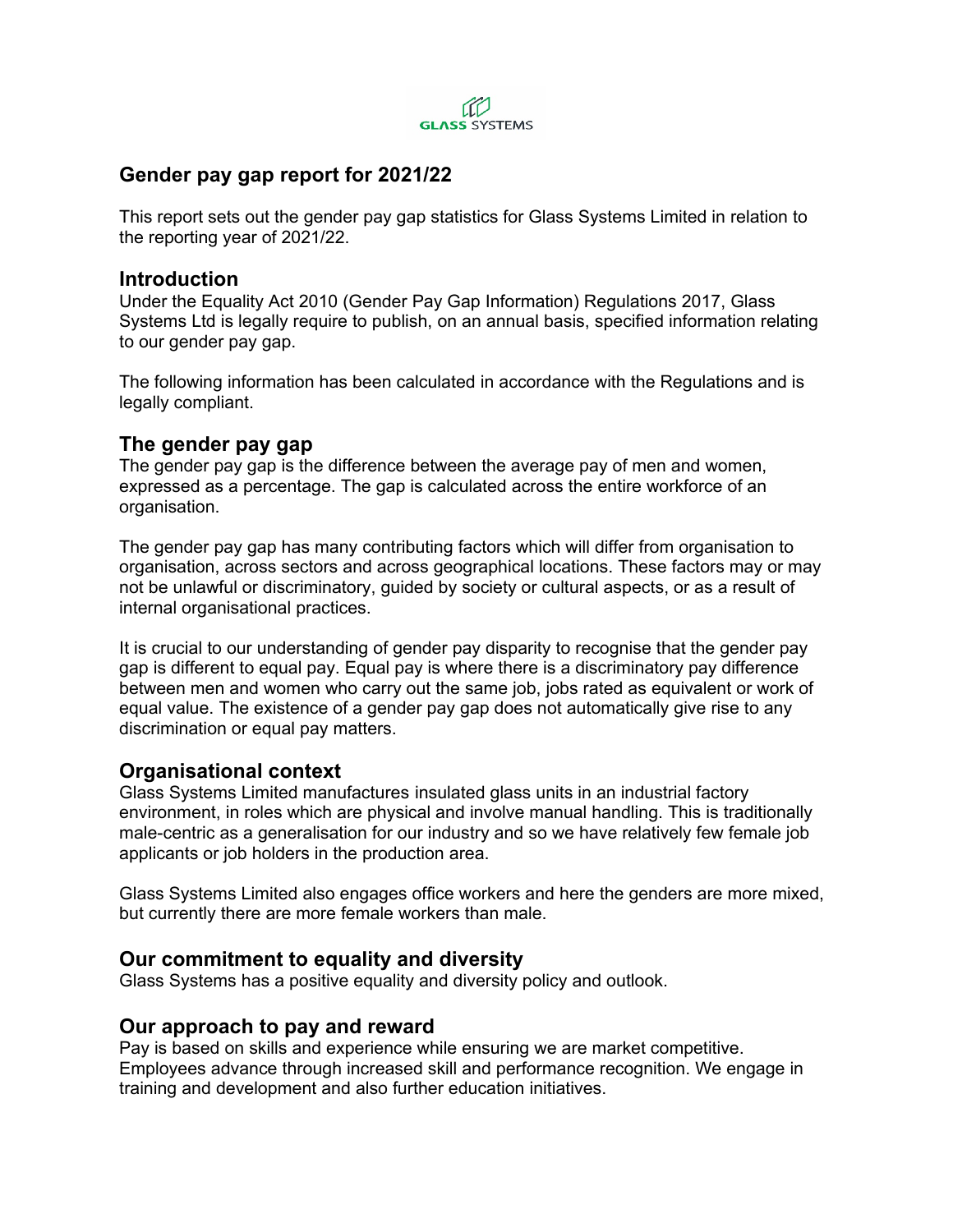# **Gender pay gap**

#### **Mean gender pay gap**

Based on the mean (average) hourly rate of pay for male and female employees in the relevant pay period, our mean gender pay gap is 12% (rounded to one decimal place).

#### **Median gender pay gap**

Based on the median (middle) hourly rate of pay for male and female employees in the relevant pay period, our median gender pay gap is 9% (rounded to one decimal place)

We consider the main reasons or contributory causes for the above gender pay gaps are the significant difference in the male to female worker population.

## **Gender bonus gap**

#### **Mean gender bonus gap**

Based on the mean (average) bonus pay for male and female employees in the relevant pay period, our mean gender bonus gap is 100% (rounded to one decimal place).

#### **Median gender bonus gap**

Based on the median (middle) bonus pay for male and female employees in the relevant pay period, our median gender bonus gap is 100% (rounded to one decimal place)

We consider the main reasons or contributory causes for the above gender bonus gaps are that only 2% received bonus.

### **Bonus pay**

The proportions of male and female employees who received bonus pay during the relevant pay period are as follows (percentages are rounded to one decimal place):

Male employees: 2% Female employees: 0%

### **Salary pay quartiles**

The following table separates our entire workforce into four equal quartiles based on the salaries that are paid to these employees. These quartiles are then further broken down into the number and proportion, expressed as a percentage, of male and female employees in each quartile.

| Lower         |      | <b>Lower middle</b> |      | Upper middle  |      | Upper         |      |
|---------------|------|---------------------|------|---------------|------|---------------|------|
| <b>Number</b> | $\%$ | <b>Number</b>       | $\%$ | <b>Number</b> | $\%$ | <b>Number</b> | $\%$ |
| <b>Male</b>   | 92   | <b>Male</b>         | 97   | <b>Male</b>   | 76   | <b>Male</b>   | 83   |
| <b>Female</b> | 8    | Female              | 3    | Female        | 24   | Female        | 17   |

### **Action plan to address gender pay disparity**

We are committed to reducing, and subsequently closing, any identified gender pay disparity. This commitment, however, is made in line with our understanding that a period of time and exploration of a number of different actions may be needed in order to achieve this aim.